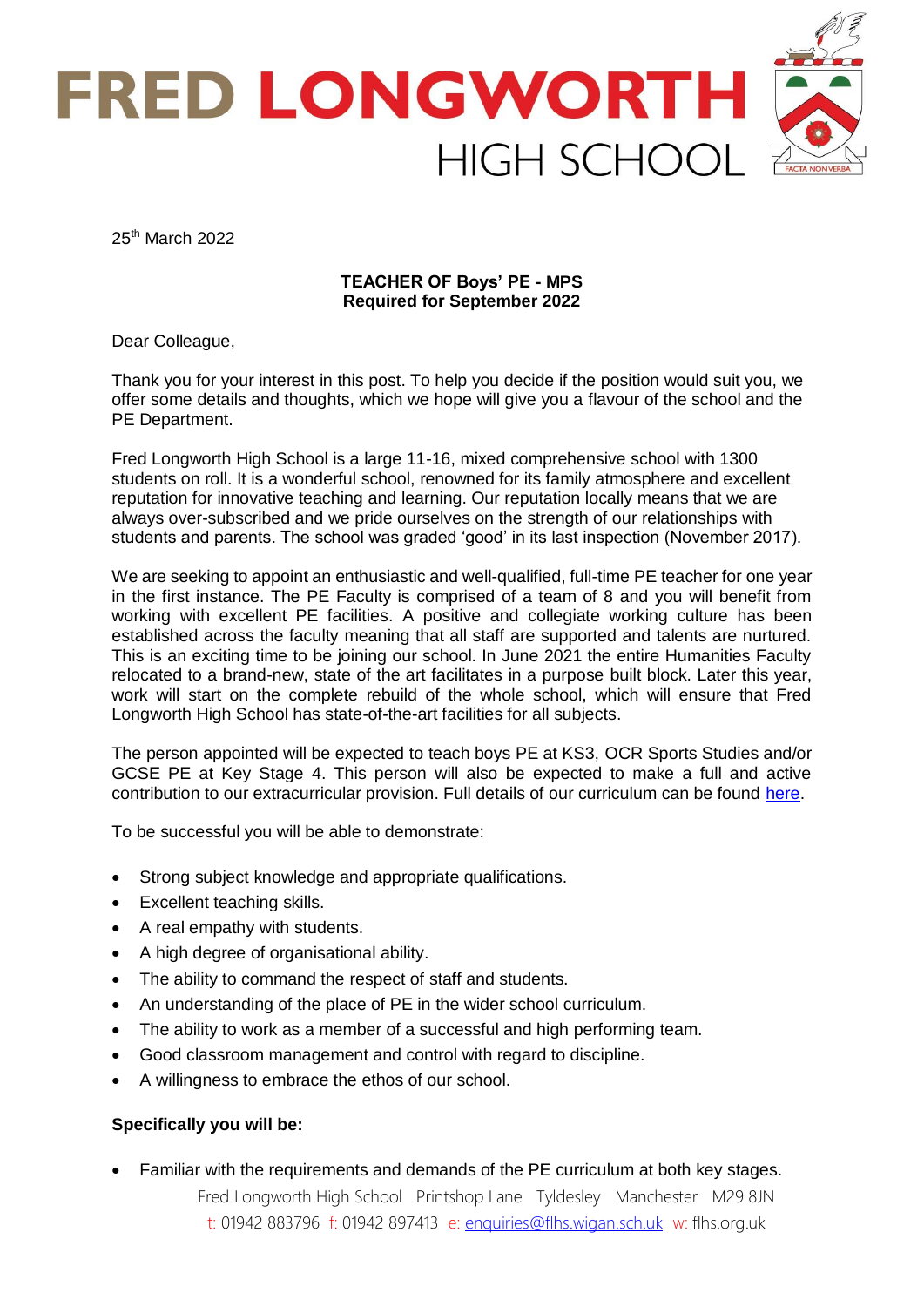- Able to demonstrate good subject knowledge, and understanding of the PE Curriculum and how to teach it effectively.
- Proficient in terms of ICT skills and learning strategies and their role in the delivery of good quality PE lessons.
- Passionate about teaching students PE and have an interest in curriculum innovation and development.
- Able to work under pressure and plan the use of time.
- Willing to work closely with the other members of the Faculty in terms of planning.
- Able and committed to contribute to the delivery of OCR Sports Studies.
- Willing and able to contribute to extra-curricular activities.

# **You will have good knowledge and understanding of:**

Assessment procedures in PE.

Our prime requirement is for a teacher who has excellent subject knowledge and who is willing to work hard and help to build on the strengths already within the Faculty.

In addition, we would particularly welcome applications from candidates who have the the ability to offer an additional subject. If this is the case, please specify which other subject you could offer in your letter of application.

# **Belonging, Engaging, Succeeding, Together (B.E.S.T)**

At Fred Longworth High School, our aim is for every student to achieve at the very best levels possible. High expectations, together with excellent relationships between staff and students based on mutual respect, lead to an atmosphere in which students enjoy their learning. Our B.E.S.T values are at the core of the school's work and ethos.

Our relentless focus on delivering a high quality curriculum, through expert teaching, ensures that students have the best possible learning experiences in the classroom. Our emphasis on homework also helps them to extend their learning beyond the school day and to develop important independent learning skills.

Our students are encouraged to work hard so that they take full advantage of the excellent learning opportunities open to them. We make sure that they are rewarded for their hard work through praise and also through a comprehensive system of rewards and merits.

### *"***'Pupils are committed to doing their best, and pupils of all abilities demonstrate resilience in lessons. They persevere when they find things difficult and understand what makes a successful learner." Ofsted 2017.**

Fred Longworth High School also has an excellent reputation for its extra-curricular provision, particularly in the Arts. We actively develop our students as confident and imaginative young people.

# **Method of Application**

Please download and complete our application form. You should attach a letter of application (no longer than two sides of A4, Arial, Font size 11) outlining your educational philosophy, how you have prepared yourself for this post, your strengths and interests and what you have to offer. In particular, your views on raising and maintaining levels of achievement would be most welcome.

> Fred Longworth High School Printshop Lane Tyldesley Manchester M29 8JN t: 01942 883796 f: 01942 897413 e: [enquiries@flhs.wigan.sch.uk](mailto:enquiries@flhs.wigan.sch.uk) w: flhs.org.uk